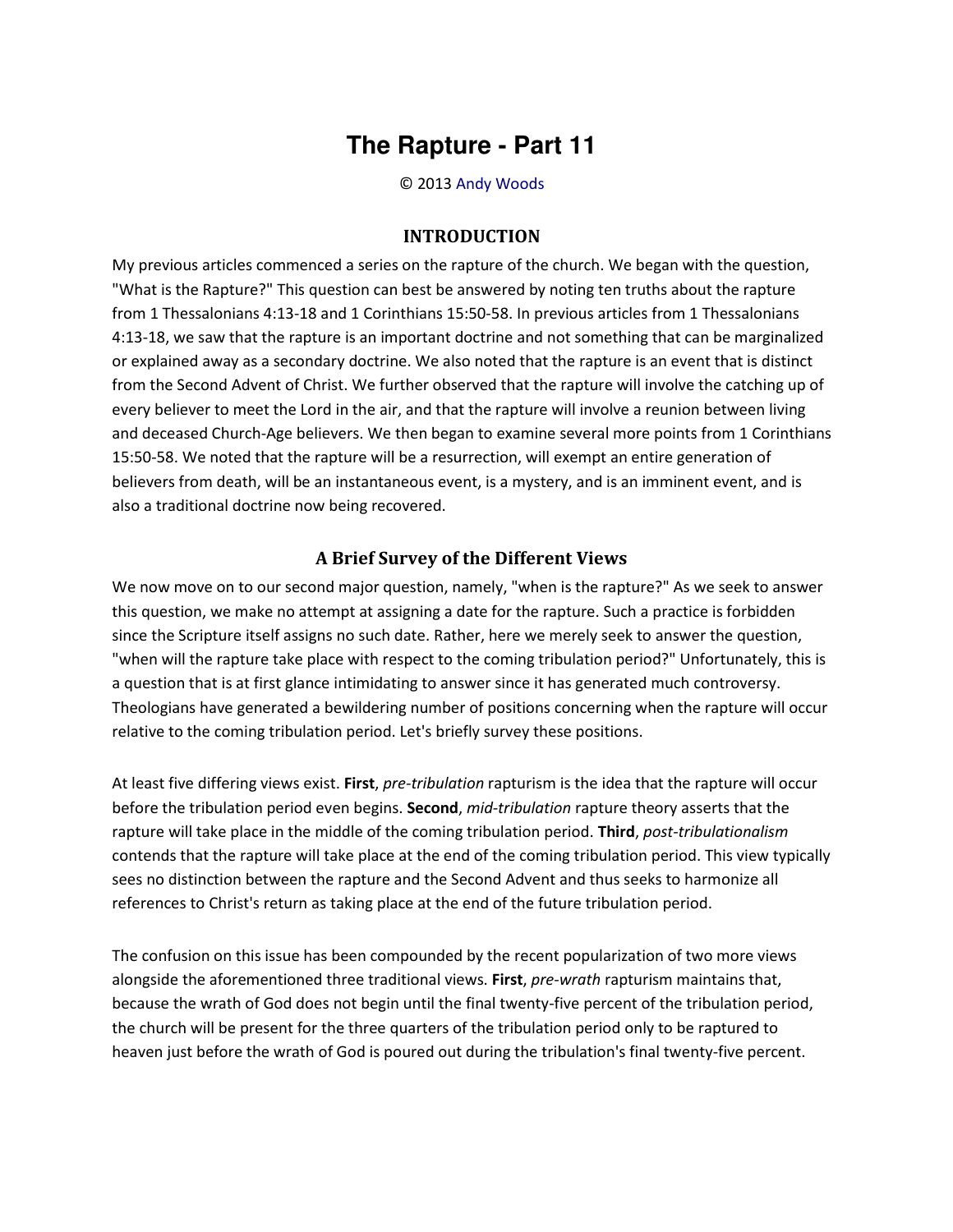**Second**, *partial* rapturism contends that only those believers that are earnestly waiting for, seeking, and living for the Lord will be raptured. Those believers in a backslidden state at the time of the rapture will be left behind. Thus, the purpose of the tribulation period is to bring the left-behind backslidden believers out of their spiritual slumber and into a sanctified state. As they are each brought out of their carnality, they will be raptured to heaven on an individual basis.

After looking at all of these competing views, some opt for "prophetic agnosticism" by concluding that any degree of certainty on the "when" question is impossible. However, I contend that it is possible to develop certainty on this matter. In other words, it is possible to become certain that the church will be removed from the earth prior to the tribulation period. Thus, conviction and certainty can be attained regarding the fact that the pretribulation position is the correct view. Such an assertion is far more than mere wishful thinking. The pretribulation position posits seven arguments in its favor. The other views either ignore or do not handle well these seven arguments. No single argument completely "seals the deal" favoring pretribulationalism. However, when these seven arguments are considered cumulatively, a potent case exists that the rapture will take place before the tribulation period even begins. For the remainder of this series, I will share these seven arguments with you as well as offer some brief interaction with the other positions after these seven arguments have been discussed.

## **The Tribulation's Purpose Concerns Israel Rather Than the Church**

The first reason that the rapture will take place before the tribulation period even begins relates to the fact the tribulation period itself concerns God's unfinished work with national Israel rather than the church. The whole purpose of the Tribulation is to bring a believing remnant of Israel to faith in her Messiah so that God can fulfill His long awaited covenanted promises through this believing remnant. This divine purpose behind the Tribulation is articulated in Jeremiah 30:7, which is a well-known Tribulation passage. It says, "Alas! for that day is great, There is none like it; And it is the time of Jacob's distress, But he will be saved from it." That this verse is speaking of the coming Tribulation period seems apparent from the fact that it speaks of an unparalleled time of distress, particularly for the Jews, unknown to the world. It is difficult to locate an event of such magnitude as having been fulfilled at any time in past history (Matt. 24:21-22). Furthermore, the verse speaks of Israel's salvation or conversion when it says, "he will be saved from it." "Jacob" is a synonym for "Israel" since God ultimately changed the patriarch's name to Israel in Genesis 32:28; 35:10. Thus, this event must be yet future since national Israel, right up to the present hour, remains in a state of unbelief.

Jeremiah 30:7 is significant since it reveals that the purpose of the coming tribulation period is to bring Israel into salvation by allowing her to believe on her Messiah *Yeshua*, or Jesus Christ. God knocks us down so that we will look up. Most believers can testify to the reality of this statement since they see this divine pattern at work in their lives. God typically allows us to come to the end of ourselves through tribulations or failures or disillusionment. At that point, we trust in Him alone since He is the only One we have left to rely upon. According to Jeremiah 30:7, God will use this same strategy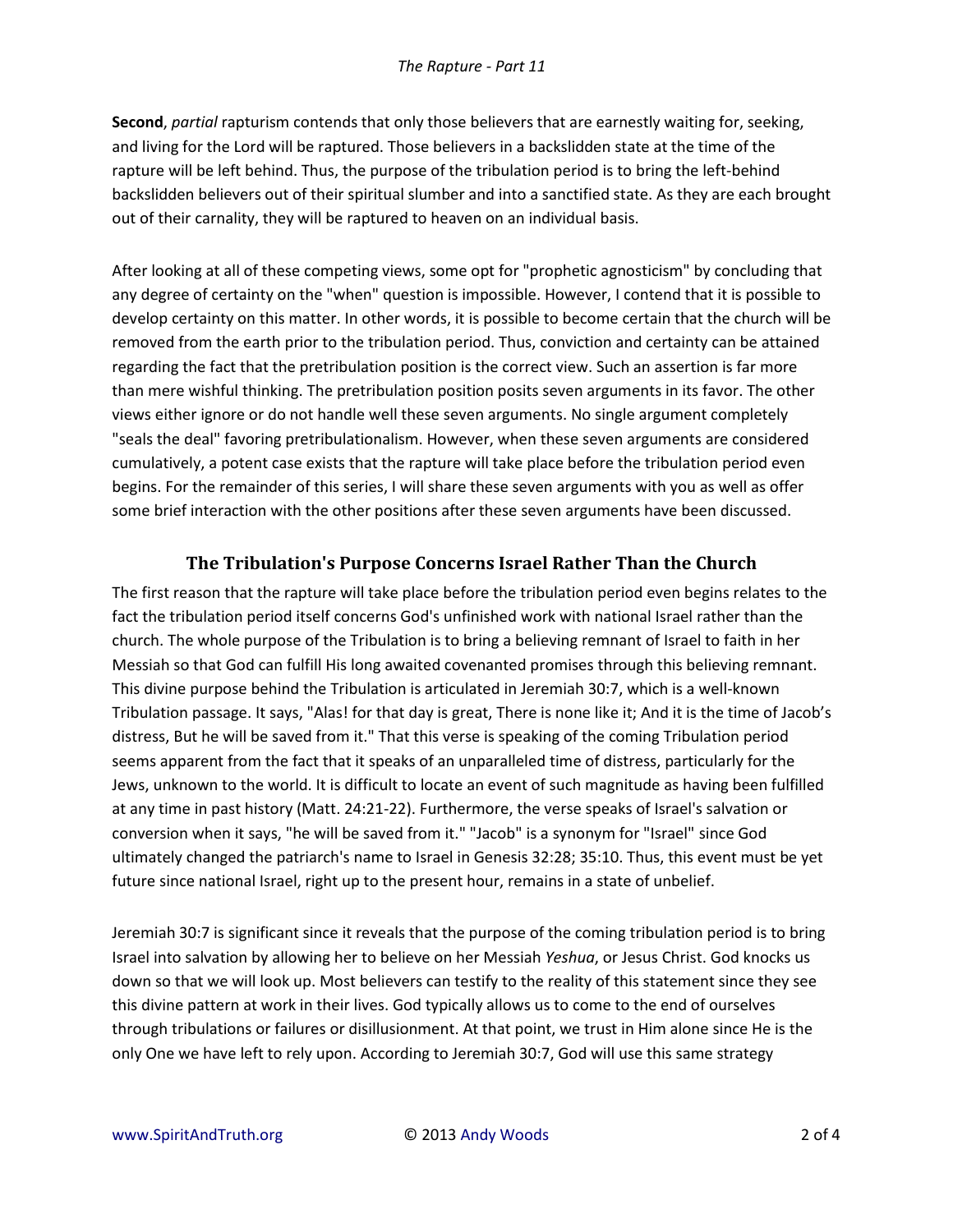regarding the future conversion of Israel. However, it will not be tribulations that God will use, but rather the Tribulation. Its purpose is to put unbelieving Israel under such duress that she will ultimately trust in Christ alone.

This divine purpose for the coming Tribulation period is taught in many other passages. For example, Daniel 9:24-27 depicts a 490 year divine time clock for Israel. The final seven years of this stop watch deal with the coming tribulation (Dan. 9:27). Daniel 9:24 predicts this final spiritual and political condition of the nation once this coming seven-year tribulation has completed its course when it says, "Seventy weeks have been decreed for your people and your holy city, to finish the transgression, to make an end of sin, to make atonement for iniquity, to bring in everlasting righteousness, to seal up vision and prophecy, and to anoint the most holy *place*." These six clauses taken together depict the physical and spiritual restoration of the nation of Israel and Jerusalem (Daniel's people and city) after the future seven-year tribulation period's completion. Thus, it is safe to conclude that the divine purpose of the Tribulation period is to convert Israel.

Furthermore, Daniel 12:7 says, "I heard the man dressed in linen, who was above the waters of the river, as he raised his right hand and his left toward heaven, and swore by Him who lives forever that it would be for a time, times, and half *a time*; and as soon as they finish shattering the power of the holy people, all these *events* will be completed." In context, this verse deals with the second half of the coming tribulation period. The phrase "holy people" refers to the Jewish nation. Notice what God is doing to His chosen yet unbelieving nation during this future time period. He is shattering their power. In other words, He is breaking them down during this future time of unparalleled distress so that they will look up and thus trust in Him alone and consequently be saved.

Why do these passages (Jer. 30:7; Dan. 9:24; 12:7) relate to the doctrine of the pre-tribulation rapture? Because they clearly explain the Tribulation's purpose as relating exclusively to national Israel, the church cannot be present during this future time. Since the church is already in faith, there is no need for the church to be present during a time period when God is trying His people for the express purpose of bringing them to saving faith. The program of belief after distress is unrelated to the church, which already believes.

Furthermore, God seems to use Israel and the church on a mutually exclusive basis. For example, only after national Israel rejected her messiah did God raise up the church to be His witness to a lost and dying world (Acts 2). While the church was always contemplated in the mind of God (Eph. 3:11), He only began His dealings with and through the church after no longer using Israel as His special people of bringing spiritual light to a dark world (Matt. 23:37-38; Rom. 10:19). Thus, if God's dealings with Israel and the church are mutually exclusive and the coming tribulation period expressly concerns His unfinished program purposes with Israel, the church cannot be present in any sense. It is contrary to the pattern of God to intermingle these two divine programs, Israel and the Church, in any sense.